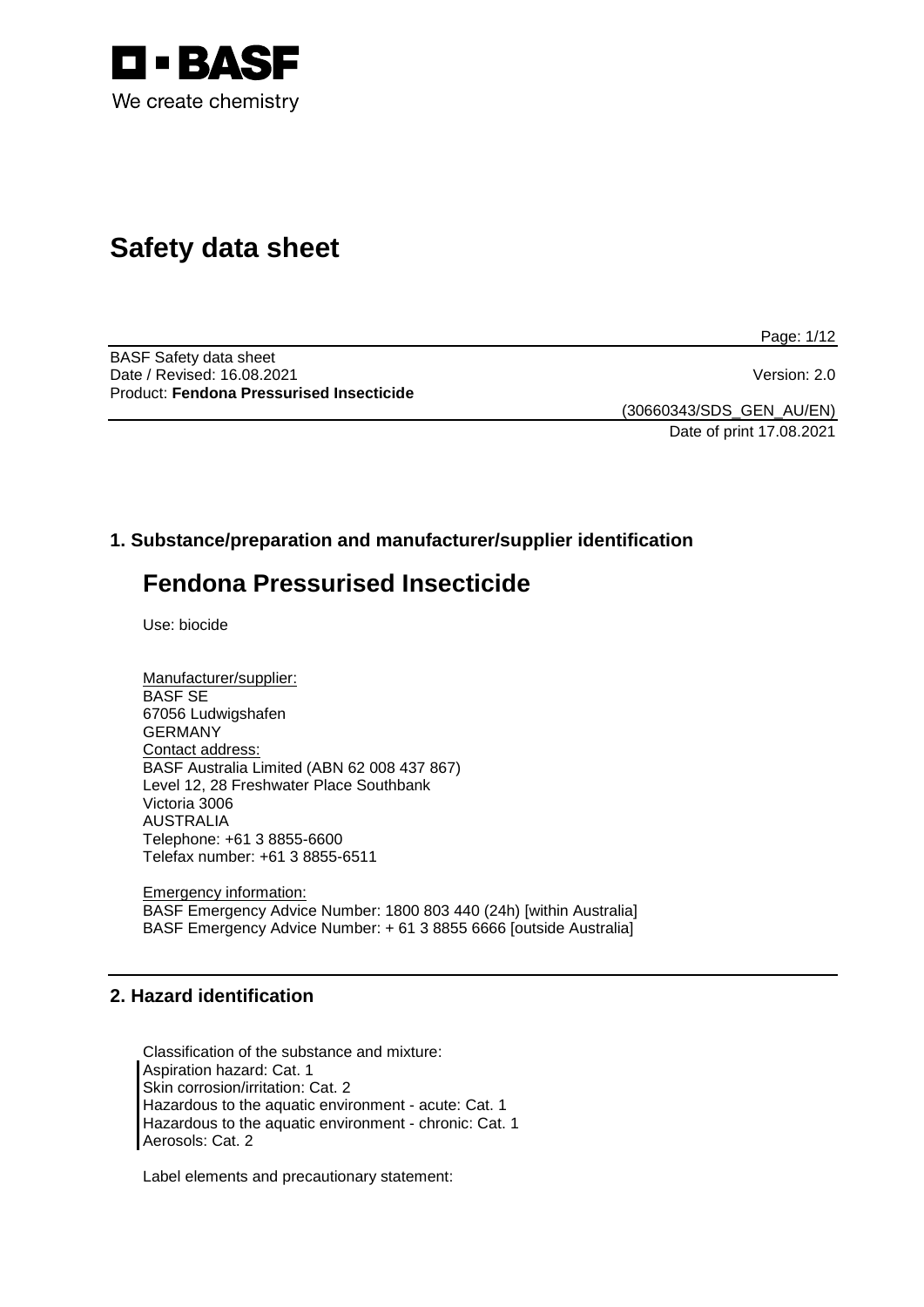Page: 2/12

BASF Safety data sheet Date / Revised: 16.08.2021 Version: 2.0 Product: **Fendona Pressurised Insecticide**

|                                        | (30660343/SDS_GEN_AU/EN)                                                                      |
|----------------------------------------|-----------------------------------------------------------------------------------------------|
|                                        | Date of print 17.08.2021                                                                      |
| Pictogram:                             |                                                                                               |
|                                        |                                                                                               |
|                                        |                                                                                               |
|                                        |                                                                                               |
|                                        |                                                                                               |
| Signal Word:                           |                                                                                               |
| Danger                                 |                                                                                               |
|                                        |                                                                                               |
| <b>Hazard Statement:</b>               |                                                                                               |
| H <sub>223</sub>                       | Flammable aerosol.                                                                            |
| H315                                   | Causes skin irritation.                                                                       |
| H304                                   | May be fatal if swallowed and enters airways.                                                 |
| H400                                   | Very toxic to aquatic life.                                                                   |
| H410                                   | Very toxic to aquatic life with long lasting effects.                                         |
| H <sub>229</sub>                       | Pressurized container: May burst if heated.                                                   |
|                                        |                                                                                               |
| <b>Precautionary Statement:</b>        |                                                                                               |
| P <sub>101</sub>                       | If medical advice is needed, have product container or label at hand.                         |
| P <sub>102</sub>                       | Keep out of reach of children.                                                                |
| P <sub>103</sub>                       | Read carefully and follow all instructions.                                                   |
|                                        |                                                                                               |
| Precautionary Statements (Prevention): |                                                                                               |
| P <sub>210</sub>                       | Keep away from heat, hot surfaces, sparks, open flames and other                              |
|                                        | ignition sources. No smoking.                                                                 |
| P <sub>280</sub>                       | Wear protective gloves/clothing/eye protection.                                               |
| P211                                   | Do not spray on an open flame or other ignition source.                                       |
| P251                                   | Do not pierce or burn, even after use.                                                        |
| P <sub>264</sub>                       | Wash contaminated body parts thoroughly after handling.                                       |
| P260                                   | Do not breathe spray.                                                                         |
|                                        |                                                                                               |
| Precautionary Statements (Response):   |                                                                                               |
| P301 + P310                            | IF SWALLOWED: Immediately call a POISON CENTER or physician.                                  |
| P303 + P352                            | IF ON SKIN (or hair): Wash with plenty of soap and water.                                     |
| P391                                   | Collect spillage.                                                                             |
| P332 + P313                            | If skin irritation occurs: Get medical attention.                                             |
| P331                                   | Do NOT induce vomiting.                                                                       |
| P362 + P364                            | Take off contaminated clothing and wash it before reuse.                                      |
|                                        |                                                                                               |
| Precautionary Statements (Storage):    |                                                                                               |
| $P410 + P412$                          | Protect from sunlight. Do no expose to temperatures exceeding 50°C/                           |
|                                        | $122^{\circ}$ F.                                                                              |
| P405                                   | Store locked up.                                                                              |
|                                        |                                                                                               |
| Precautionary Statements (Disposal):   |                                                                                               |
| P501                                   | Dispose of contents and container to hazardous or special waste                               |
|                                        | collection point.                                                                             |
|                                        |                                                                                               |
|                                        | Other hazards which do not result in classification:                                          |
|                                        | See section 12 - Results of PBT and vPvB assessment.                                          |
|                                        | If applicable information is provided in this section on other hazards which do not result in |
|                                        | classification but which may contribute to the overall hazards of the substance or mixture.   |
|                                        |                                                                                               |

May cause paraesthesia. Contains: ALPHA-CYPERMETHRIN Contains: 97 % m/m, flammable components PROPAN-2-OL, KEROSENE (PETROLEUM)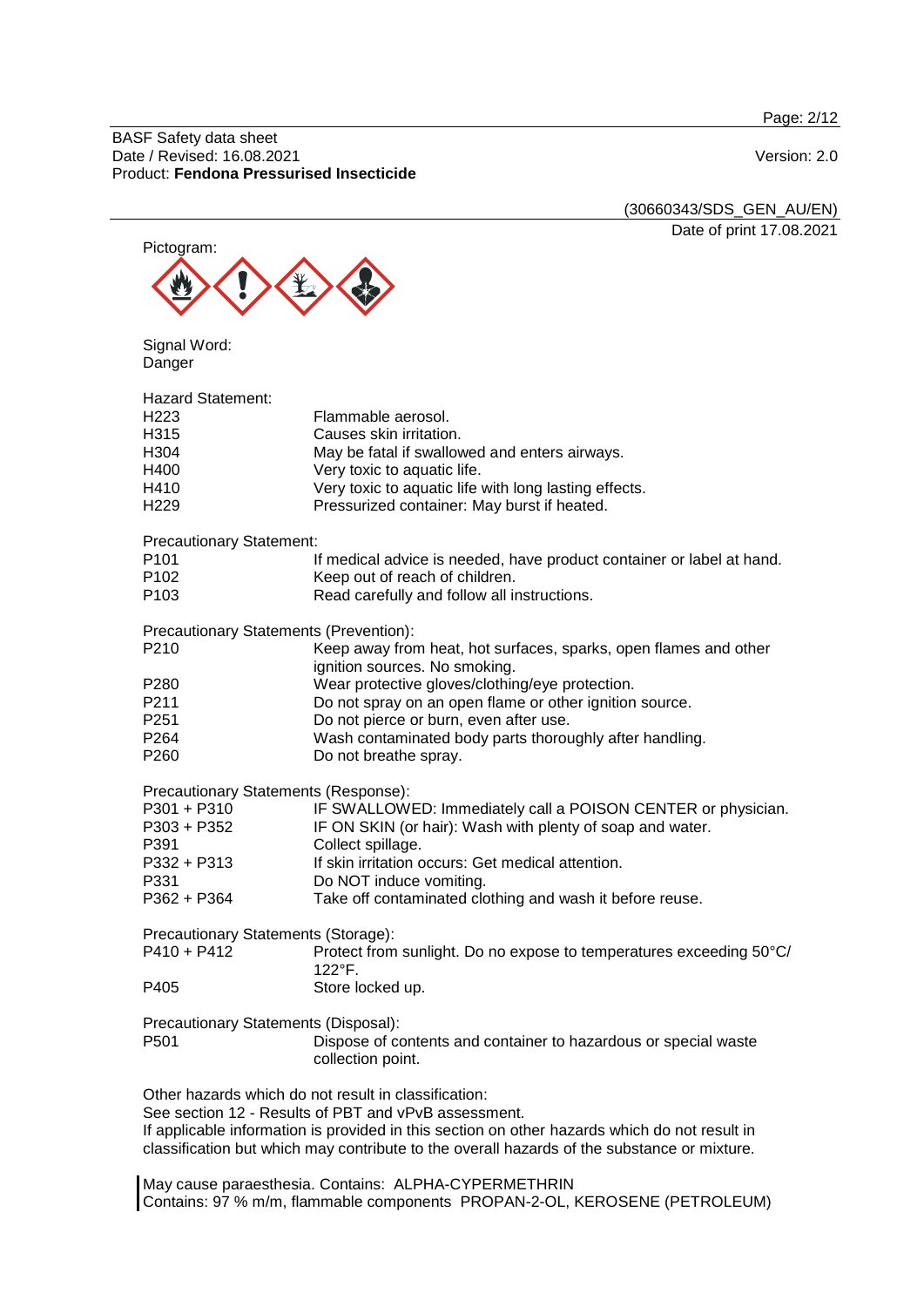Page: 3/12

BASF Safety data sheet Date / Revised: 16.08.2021 Version: 2.0 Product: **Fendona Pressurised Insecticide**

(30660343/SDS\_GEN\_AU/EN) Date of print 17.08.2021

| 3. Composition/information on ingredients |                                                                                                  |                                                                                                                                                                                                                                                                                            |
|-------------------------------------------|--------------------------------------------------------------------------------------------------|--------------------------------------------------------------------------------------------------------------------------------------------------------------------------------------------------------------------------------------------------------------------------------------------|
|                                           | <b>Chemical nature</b>                                                                           |                                                                                                                                                                                                                                                                                            |
|                                           | Biocidal product, insecticide                                                                    |                                                                                                                                                                                                                                                                                            |
|                                           | <b>Hazardous ingredients</b>                                                                     |                                                                                                                                                                                                                                                                                            |
|                                           | alpha-cypermethrin<br>Content (W/W): 0.05 %<br>CAS Number: 67375-30-8                            | Acute Tox.: Cat. 4 (Inhalation - dust)<br>Acute Tox.: Cat. 3 (oral)<br>Skin Corr./Irrit.: Cat. 3<br>STOT SE: Cat. 3 (irr. to respiratory syst.)<br>STOT RE (Nervous system): Cat. 2<br>Aquatic Acute: Cat. 1<br>Aquatic Chronic: Cat. 1<br>M-factor acute: 10000<br>M-factor chronic: 1000 |
|                                           | Distillates (petroleum), hydrotreated light<br>Content (W/W): $<$ 90 %<br>CAS Number: 64742-47-8 | Asp. Tox.: Cat. 1<br>Skin Corr./Irrit.: Cat. 2<br>STOT SE: Cat. 3 (drowsiness and dizziness)<br>Aquatic Acute: Cat. 2<br>Aquatic Chronic: Cat. 2                                                                                                                                           |
|                                           | propan-2-ol<br>Content (W/W): $<$ 20 %<br>CAS Number: 67-63-0                                    | Flam. Liq.: Cat. 2<br>Acute Tox.: Cat. 5 (oral)<br>Eye Dam./Irrit.: Cat. 2A<br>STOT SE: Cat. 3 (drowsiness and dizziness)                                                                                                                                                                  |

#### **4. First-Aid Measures**

General advice:

First aid personnel should pay attention to their own safety. If the patient is likely to become unconscious, place and transport in stable sideways position (recovery position). Immediately remove contaminated clothing.

If inhaled:

Keep patient calm, remove to fresh air, seek medical attention.

On skin contact:

Immediately wash thoroughly with soap and water, seek medical attention.

On contact with eyes:

Wash affected eyes for at least 15 minutes under running water with eyelids held open, consult an eye specialist.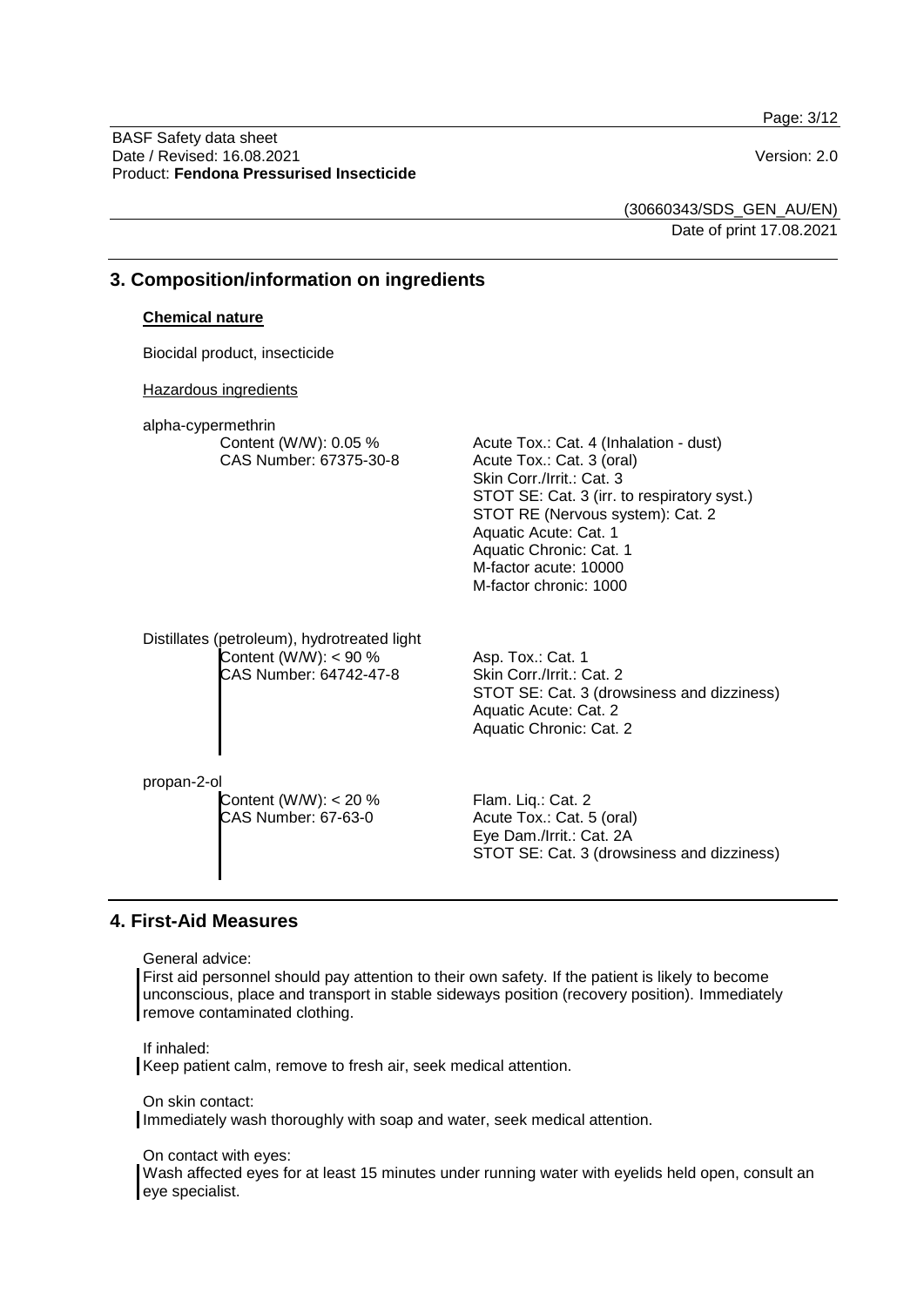Page: 4/12

#### BASF Safety data sheet Date / Revised: 16.08.2021 Version: 2.0 Product: **Fendona Pressurised Insecticide**

(30660343/SDS\_GEN\_AU/EN)

Date of print 17.08.2021

On ingestion:

Immediately rinse mouth and then drink 200-300 ml of water, seek medical attention. Do not induce vomiting due to aspiration hazard.

Note to physician:

Symptoms: Information, i.e. additional information on symptoms and effects may be included in the GHS labeling phrases available in Section 2 and in the Toxicological assessments available in Section 11., (Further) symptoms and / or effects are not known so far Treatment: Treat according to symptoms (decontamination, vital functions), no known specific

antidote.

## **5. Fire-Fighting Measures**

Suitable extinguishing media: water spray, carbon dioxide, foam, dry powder

Specific hazards:

carbon monoxide, carbon dioxide, hydrogen bromide, hydrogen chloride, hydrogen fluoride, nitrogen oxides, halogenated compounds

The substances/groups of substances mentioned can be released in case of fire. Aerosol container contains flammable gas under pressure.

Special protective equipment:

Wear self-contained breathing apparatus and chemical-protective clothing.

Further information:

In case of fire and/or explosion do not breathe fumes. Keep containers cool by spraying with water if exposed to fire. Collect contaminated extinguishing water separately, do not allow to reach sewage or effluent systems. Dispose of fire debris and contaminated extinguishing water in accordance with official regulations.

## **6. Accidental Release Measures**

Personal precautions:

Use personal protective clothing. Avoid contact with the skin, eyes and clothing. Do not breathe vapour/spray.

Environmental precautions:

Do not discharge into the subsoil/soil. Do not discharge into drains/surface waters/groundwater.

Methods for cleaning up or taking up:

For small amounts: Pick up with suitable absorbent material (e.g. sand, sawdust, general-purpose binder, kieselguhr).

For large amounts: Dike spillage. Pump off product.

Dispose of absorbed material in accordance with regulations. Collect waste in suitable containers, which can be labeled and sealed. Clean contaminated floors and objects thoroughly with water and detergents, observing environmental regulations.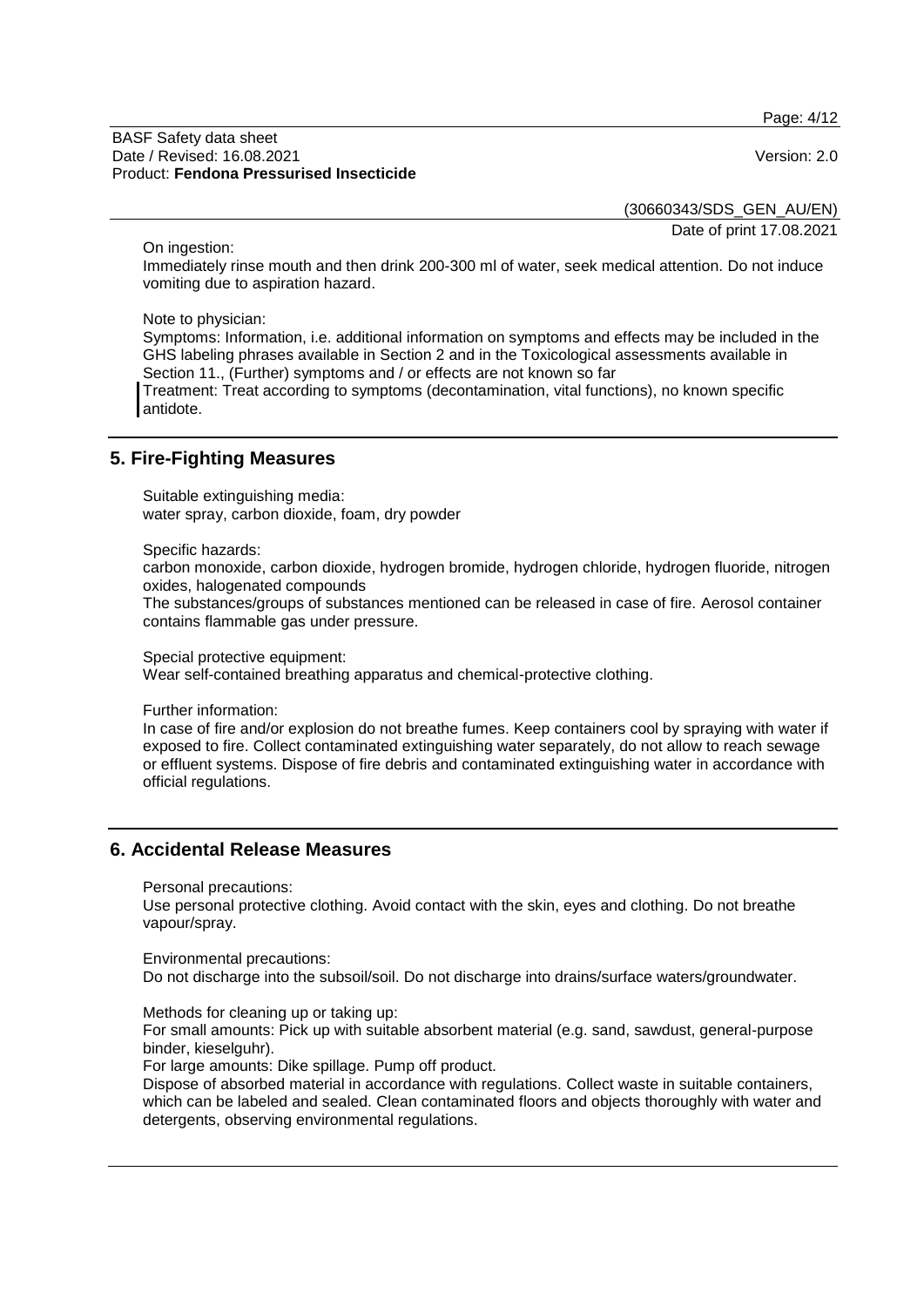Page: 5/12

#### BASF Safety data sheet Date / Revised: 16.08.2021 Version: 2.0 Product: **Fendona Pressurised Insecticide**

(30660343/SDS\_GEN\_AU/EN)

Date of print 17.08.2021

## **7. Handling and Storage**

#### **Handling**

No special measures necessary if stored and handled correctly. Ensure thorough ventilation of stores and work areas. When using do not eat, drink or smoke. Hands and/or face should be washed before breaks and at the end of the shift.

Protection against fire and explosion:

Avoid all sources of ignition: heat, sparks, open flame. Vapours may form ignitable mixture with air. Prevent electrostatic charge - sources of ignition should be kept well clear - fire extinguishers should be kept handy. Avoid extreme heat.

#### **Storage**

Segregate from foods and animal feeds.

Further information on storage conditions: Keep away from heat. Protect from direct sunlight. Keep only in the original container in a cool, dry, well-ventilated place away from ignition sources, heat or flame.

Protect from temperatures above: 50 °C The packed product must be protected against exceeding the indicated temperature.

## **8. Exposure controls and personal protection**

Components with occupational exposure limits

propan-2-ol, 67-63-0;

STEL value 400 ppm (ACGIHTLV) TWA value 200 ppm (ACGIHTLV) TWA value 983 mg/m3 ; 400 ppm (AU NOEL) STEL value 1,230 mg/m3 ; 500 ppm (AU NOEL) STEL value 1,230 mg/m3 ; 500 ppm (OEL (AU)) TWA value 983 mg/m3 ; 400 ppm (OEL (AU))

carbon dioxide, 124-38-9;

TWA value 5,000 ppm (ACGIHTLV) STEL value 30,000 ppm (ACGIHTLV) TWA value 9,000 mg/m3 ; 5,000 ppm (AU NOEL) STEL value 54,000 mg/m3 ; 30,000 ppm (AU NOEL)

Personal protective equipment

Respiratory protection: Respiratory protection not required.

Hand protection: nitrile rubber (NBR) - 0.4 mm coating thickness

Eye protection: Eye protection not required.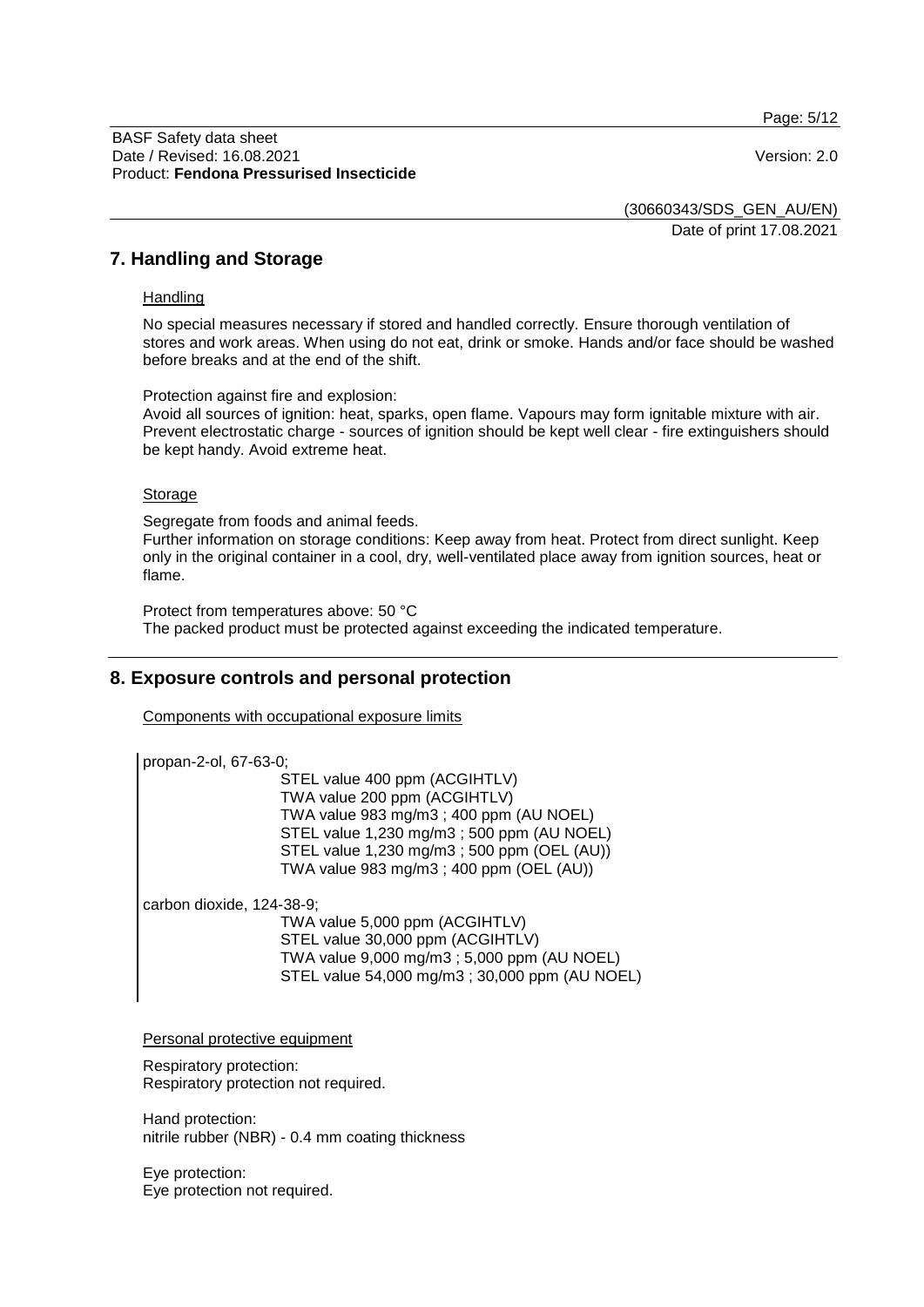Page: 6/12

#### BASF Safety data sheet Date / Revised: 16.08.2021 Version: 2.0 Product: **Fendona Pressurised Insecticide**

(30660343/SDS\_GEN\_AU/EN)

Date of print 17.08.2021

Body protection: Body protection not required.

General safety and hygiene measures:

Handle in accordance with good industrial hygiene and safety practice. Wearing of closed work clothing is recommended. Store work clothing separately. Keep away from food, drink and animal feeding stuffs.

# **9. Physical and Chemical Properties**

| Form:<br>Colour:<br>Odour:<br>Odour threshold:                 | aerosol<br>pale yellow, clear<br>of isopropanol<br>Not determined due to potential health hazard by inhalation.                                                                                                       |                        |
|----------------------------------------------------------------|-----------------------------------------------------------------------------------------------------------------------------------------------------------------------------------------------------------------------|------------------------|
| pH value:                                                      | approx. $6 - 8$<br>(approx. $20 °C$ )                                                                                                                                                                                 |                        |
| Melting point:<br>Boiling point:                               | $-33 °C$<br>Information applies to the solvent.<br>221 - 271 °C                                                                                                                                                       |                        |
|                                                                | $(1,013.25$ hPa)<br>Information applies to the solvent.                                                                                                                                                               |                        |
| Flash point:                                                   | 11.7 $\degree$ C<br>Information applies to the solvent.                                                                                                                                                               |                        |
| Information on: propan-2-ol                                    |                                                                                                                                                                                                                       |                        |
| Flash point:                                                   | 11.7 °C                                                                                                                                                                                                               |                        |
|                                                                | Literature data.                                                                                                                                                                                                      |                        |
| Flash point:                                                   | Information on: Distillates (petroleum), hydrotreated light<br>73 °C                                                                                                                                                  | (ASTM D93, closed cup) |
|                                                                | Literature data.                                                                                                                                                                                                      |                        |
|                                                                |                                                                                                                                                                                                                       |                        |
| Evaporation rate:                                              | not applicable                                                                                                                                                                                                        |                        |
| Flammability (solid/gas): Flammable.<br>Lower explosion limit: |                                                                                                                                                                                                                       |                        |
|                                                                | As a result of our experience with this<br>product and our knowledge of its<br>composition we do not expect any<br>hazard as long as the product is used<br>appropriately and in accordance with<br>the intended use. |                        |
| Upper explosion limit:                                         | As a result of our experience with this<br>product and our knowledge of its<br>composition we do not expect any<br>hazard as long as the product is used<br>appropriately and in accordance with<br>the intended use. |                        |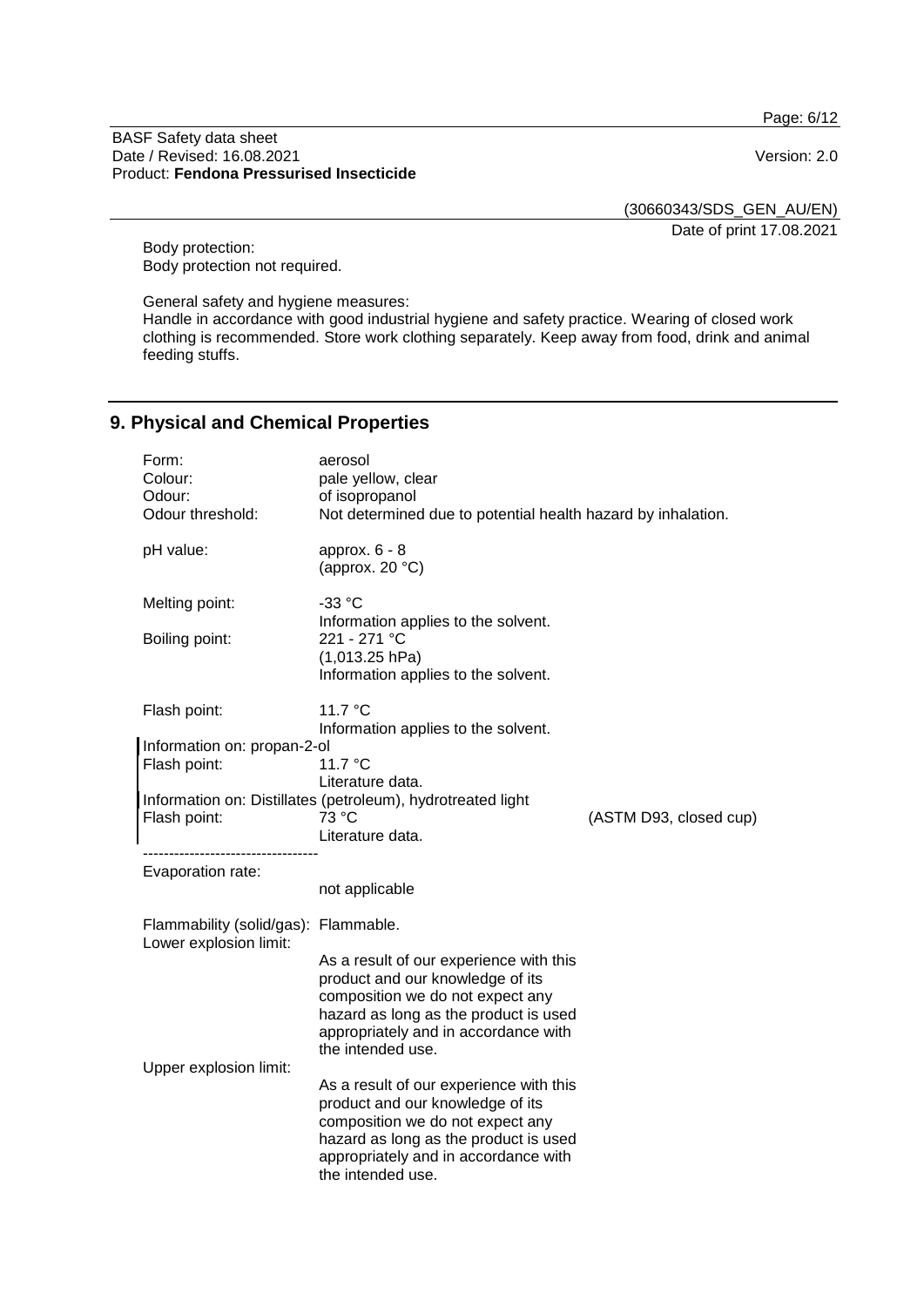Page: 7/12

#### BASF Safety data sheet Date / Revised: 16.08.2021 Version: 2.0 Product: **Fendona Pressurised Insecticide**

| (30660343/SDS_GEN_AU/EN) |
|--------------------------|
| Date of print 17.08.2021 |
|                          |

| Ignition temperature:                                                       | 247 $\degree$ C<br>Information applies to the solvent.                                              | Dale VI µ   |
|-----------------------------------------------------------------------------|-----------------------------------------------------------------------------------------------------|-------------|
| Thermal decomposition:                                                      | No decomposition if stored and<br>handled as prescribed/indicated.                                  |             |
| Explosion hazard:                                                           | Based on the chemical structure<br>there is no indication of explosive                              |             |
| Fire promoting properties:                                                  | properties.<br>Based on its structural properties<br>the product is not classified as<br>oxidizing. |             |
| Vapour pressure:                                                            | approx. 9 Pa<br>(20 °C)<br>Information applies to the solvent.                                      | (ASTM D323) |
| Density:                                                                    | approx. 0.79 g/cm3<br>(approx. 20 $°C$ )                                                            |             |
| Relative vapour density (air):                                              | not applicable                                                                                      |             |
| Solubility in water:<br>Partitioning coefficient n-octanol/water (log Pow): | insoluble<br>not applicable                                                                         |             |
| Viscosity, dynamic:                                                         | approx. 1.55 mPa.s<br>(40 °C)                                                                       |             |
|                                                                             |                                                                                                     |             |

Other Information: If necessary, information on other physical and chemical parameters is indicated in this section.

## **10. Stability and Reactivity**

Conditions to avoid: See SDS section 7 - Handling and storage.

| Thermal decomposition: | No decomposition if stored and handled as |
|------------------------|-------------------------------------------|
|                        | prescribed/indicated.                     |

Substances to avoid: strong bases, strong acids, strong oxidizing agents

Hazardous reactions: No hazardous reactions if stored and handled as prescribed/indicated.

Hazardous decomposition products: No hazardous decomposition products if stored and handled as prescribed/indicated.

# **11. Toxicological Information**

**Acute toxicity**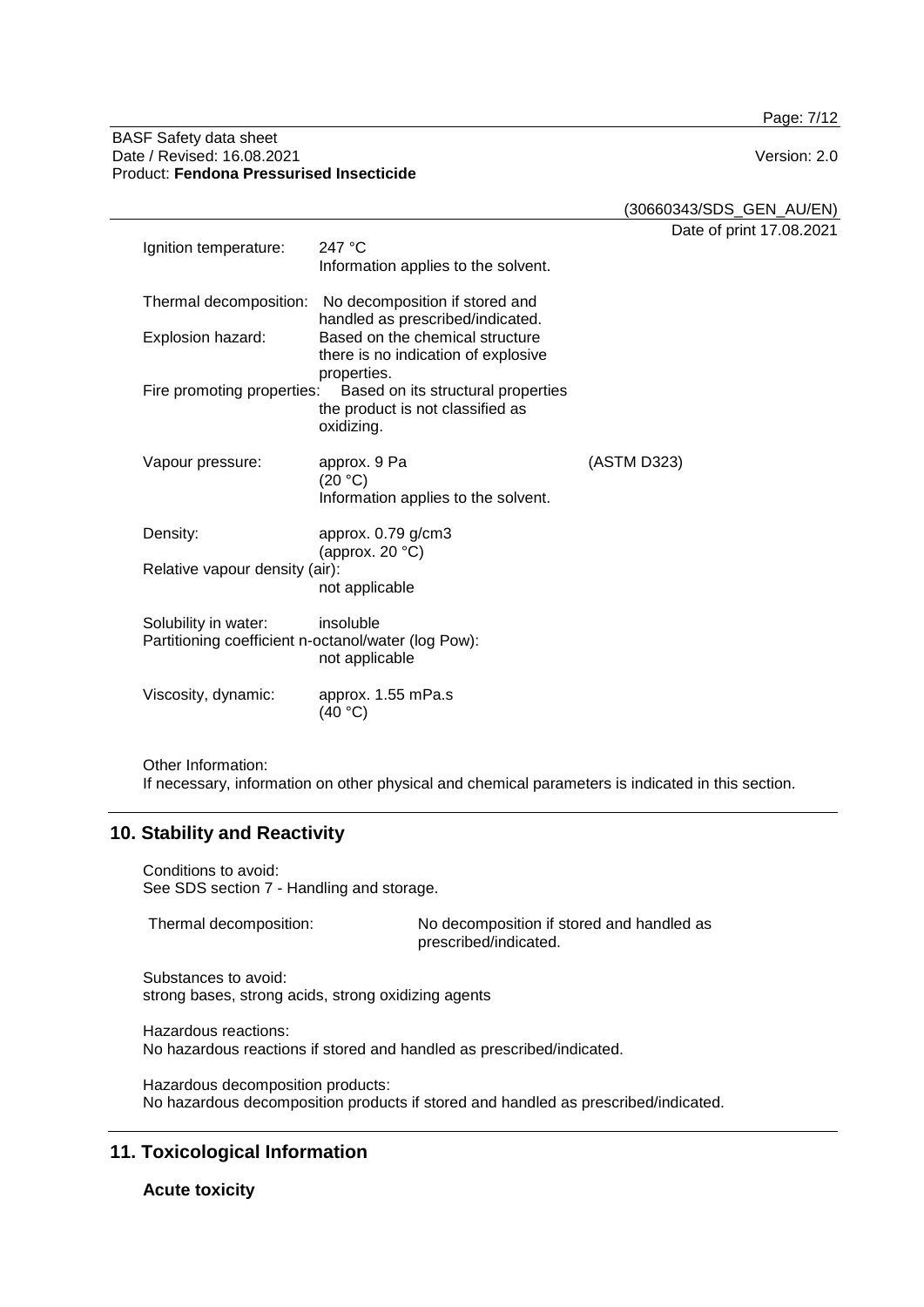Page: 8/12

#### BASF Safety data sheet Date / Revised: 16.08.2021 Version: 2.0 Product: **Fendona Pressurised Insecticide**

(30660343/SDS\_GEN\_AU/EN)

Date of print 17.08.2021

Assessment of acute toxicity: Virtually nontoxic after a single ingestion. Virtually nontoxic by inhalation. Virtually nontoxic after a single skin contact.

Experimental/calculated data: LD50 rat (oral): > 5,000 mg/kg (OECD Guideline 425) No mortality was observed.

LC50 rat (by inhalation): > 5.1 mg/l (OECD Guideline 403) No mortality was observed.

LD50 rat (dermal): > 5,000 mg/kg (OECD Guideline 402) No mortality was observed.

## **Irritation**

Assessment of irritating effects: Not irritating to the eyes. Skin contact causes irritation.

Experimental/calculated data: Skin corrosion/irritation rabbit: (OECD Guideline 404)

Serious eye damage/irritation rabbit: (OECD Guideline 405)

## **Respiratory/Skin sensitization**

Assessment of sensitization: May cause mild skin sensitization.

Experimental/calculated data: Buehler test guinea pig: (similar to OECD guideline 406)

## **Germ cell mutagenicity**

Assessment of mutagenicity:

The product has not been tested. The statement has been derived from the properties of the individual components. Mutagenicity tests revealed no genotoxic potential.

## **Carcinogenicity**

Assessment of carcinogenicity:

The product has not been tested. The statement has been derived from the properties of the individual components.

Information on: Distillates (petroleum), hydrotreated light

Assessment of carcinogenicity: Long-term exposure to highly irritating concentrations resulted in skin tumors in animals. A carcinogenic effect in humans can be excluded after brief skin contact. The product has not been tested. The statement has been derived from substances/products of a similar structure or composition.

----------------------------------

# **Reproductive toxicity**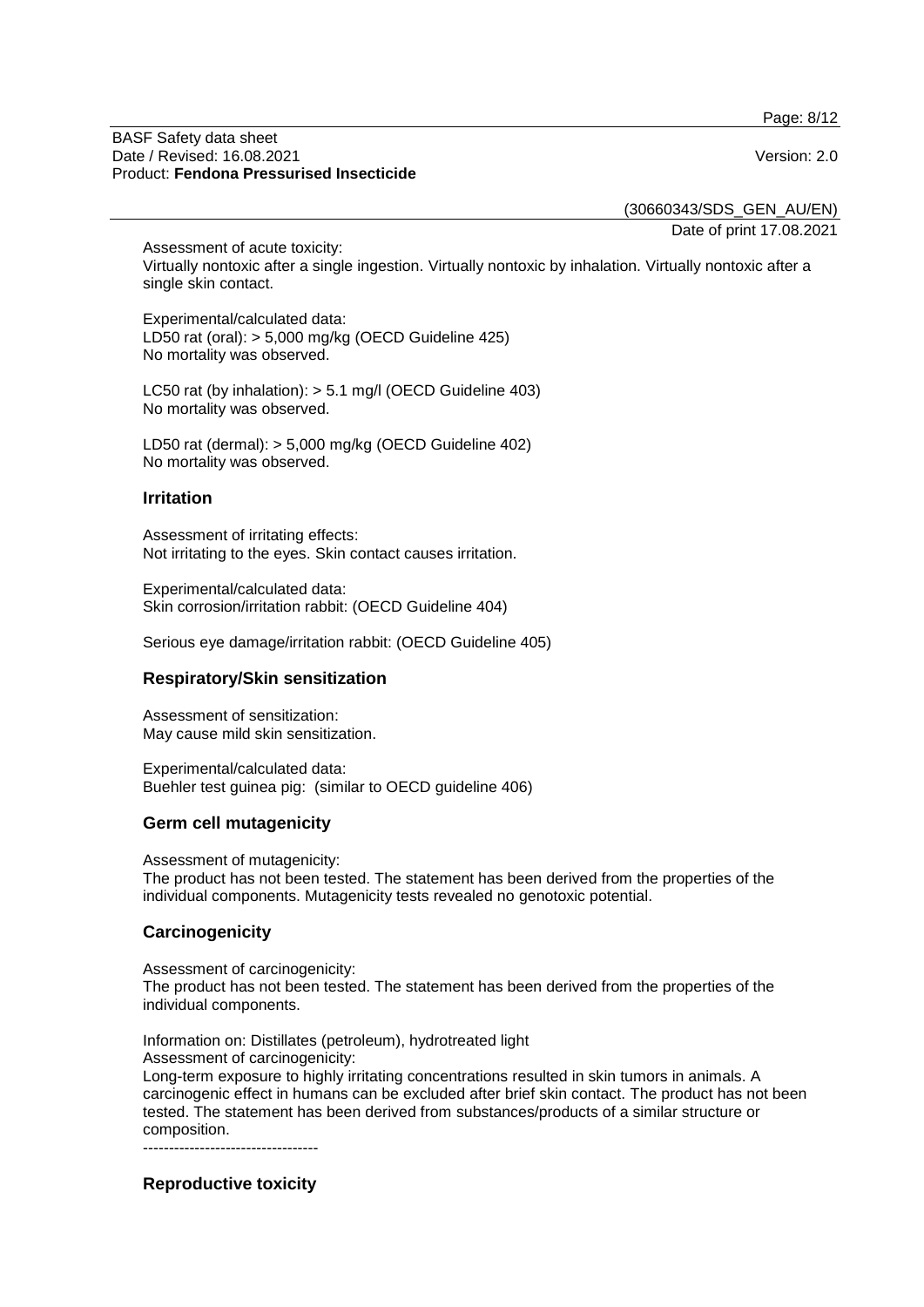Page: 9/12

#### BASF Safety data sheet Date / Revised: 16.08.2021 Version: 2.0 Product: **Fendona Pressurised Insecticide**

(30660343/SDS\_GEN\_AU/EN)

Date of print 17.08.2021

Assessment of reproduction toxicity:

The product has not been tested. The statement has been derived from the properties of the individual components. The results of animal studies gave no indication of a fertility impairing effect.

### **Developmental toxicity**

Assessment of teratogenicity:

The product has not been tested. The statement has been derived from the properties of the individual components. Animal studies gave no indication of a developmental toxic effect at doses that were not toxic to the parental animals.

### **Specific target organ toxicity (single exposure):**

Assessment of STOT single:

Based on the available information there is no specific target organ toxicity to be expected after a single exposure.

Remarks: The product has not been tested. The statement has been derived from the properties of the individual components.

### **Repeated dose toxicity and Specific target organ toxicity (repeated exposure)**

Assessment of repeated dose toxicity:

The product has not been tested. The statement has been derived from the properties of the individual components.

Information on: alpha-cypermethrin

Assessment of repeated dose toxicity:

Repeated oral exposure may affect certain organs. Damages the peripheral nerve system.

Information on: propan-2-ol

Assessment of repeated dose toxicity:

No adverse effects were observed after repeated inhalative exposure in animal studies. The substance may cause damage to the liver after repeated inhalation of high doses.

Information on: carbon dioxide

Assessment of repeated dose toxicity:

Prolonged or repeated exposure by inhalation to high concentrations may cause circulatory insufficiency leading to headache, nausea, vomiting and potentially death. ----------------------------------

# **Aspiration hazard**

The product has not been tested. The statement has been derived from the properties of the individual components. May also damage the lung at swallowing (aspiration hazard).

#### **Other relevant toxicity information**

Has a degreasing effect on skin.

Misuse can be harmful to health.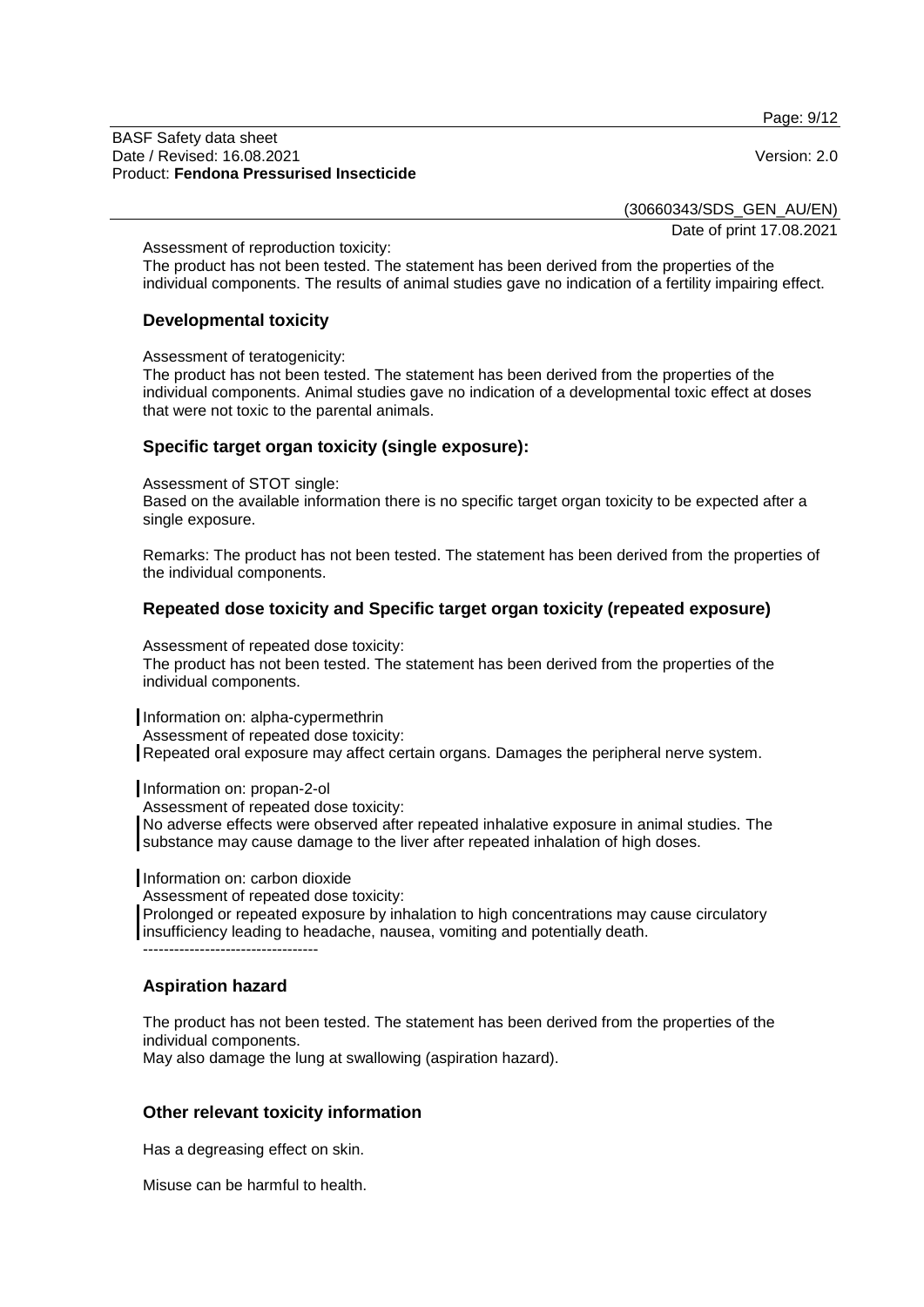Page: 10/12

#### BASF Safety data sheet Date / Revised: 16.08.2021 Version: 2.0 Product: **Fendona Pressurised Insecticide**

(30660343/SDS\_GEN\_AU/EN)

Date of print 17.08.2021

## **12. Ecological Information**

### **Ecotoxicity**

Assessment of aquatic toxicity: Very toxic to aquatic life with long lasting effects. The product has not been tested. The statement has been derived from the properties of the individual components.

Information on: alpha-cypermethrin Toxicity to fish: LC50 (96 h) 0.00093 mg/l, Pimephales promelas (OPP 72-1 (EPA-Guideline), Flow through.) ----------------------------------

Information on: alpha-cypermethrin Aquatic invertebrates: EC50 (48 h) 12,6 ng/l, Chironomus riparius ----------------------------------

Information on: alpha-cypermethrin Aquatic plants: EC50 (7 d) > 0.00139 mg/l (growth rate), Lemna gibba (OECD Guideline 201)

No observed effect concentration (7 d) > 0.00139 mg/l (growth rate), Lemna gibba (OECD guideline 221, static)

EC50 (72 h) > 0.027 mg/l (growth rate), Anabaena flos-aquae (OECD Guideline 201)

----------------------------------

Information on: alpha-cypermethrin Chronic toxicity to fish: No observed effect concentration (34 d) 0,03 µg/L, Pimephales promelas (OPP 72-4 (EPA-Guideline), Flow through.) ----------------------------------

Information on: alpha-cypermethrin Chronic toxicity to aquatic invertebrates: No observed effect concentration (21 d), 0,03 µg/L, Daphnia magna (OPP 72-4 (EPA-Guideline), semistatic)

----------------------------------

## **Mobility**

Assessment transport between environmental compartments: The product has not been tested. The statement has been derived from the properties of the individual components.

Information on: alpha-cypermethrin

Assessment transport between environmental compartments:

Following exposure to soil, adsorption to solid soil particles is probable, therefore contamination of groundwater is not expected.

----------------------------------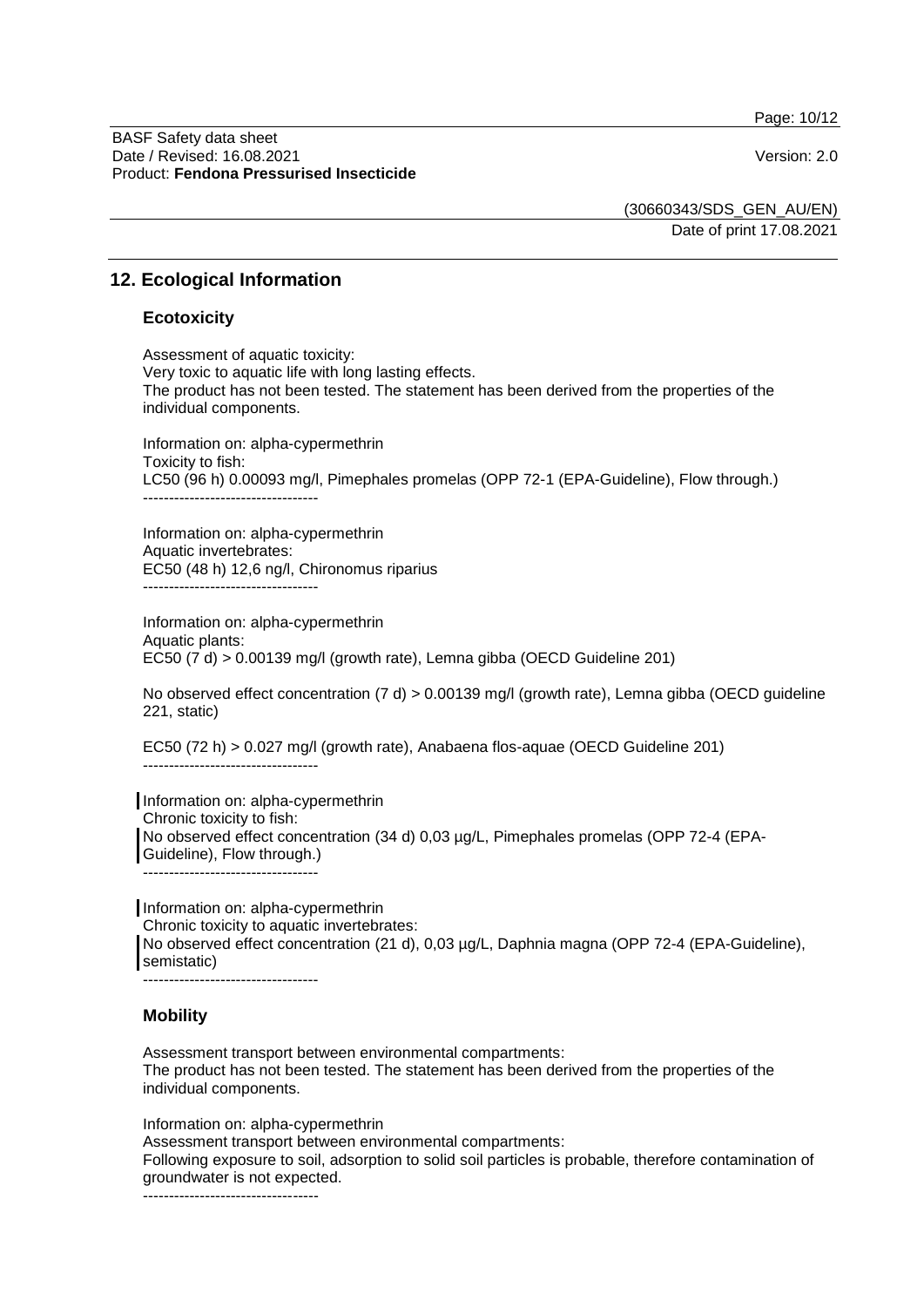Page: 11/12

#### BASF Safety data sheet Date / Revised: 16.08.2021 Version: 2.0 Product: **Fendona Pressurised Insecticide**

(30660343/SDS\_GEN\_AU/EN)

Date of print 17.08.2021

#### **Persistence and degradability**

Assessment biodegradation and elimination (H2O): The product has not been tested. The statement has been derived from the properties of the individual components.

Information on: alpha-cypermethrin Assessment biodegradation and elimination (H2O): Not readily biodegradable (by OECD criteria). ----------------------------------

### **Bioaccumulation potential**

Assessment bioaccumulation potential: The product has not been tested. The statement has been derived from the properties of the individual components.

Information on: alpha-cypermethrin Bioaccumulation potential: Bioconcentration factor: 155 - 910 (73 d), Cyprinus carpio (OECD Guideline 305 C) ----------------------------------

## **Additional information**

Other ecotoxicological advice: Do not discharge product into the environment without control.

# **13. Disposal Considerations**

Must be disposed of or incinerated in accordance with local regulations.

Contaminated packaging: Emptied gas pressure vessels must not be opened. Contaminated packaging should be emptied as far as possible and disposed of in the same manner as the substance/product.

# **14. Transport Information**

#### **Domestic transport:**

ID number: UN 1950 Transport hazard class(es): 2.1, EHSM Proper shipping name: AEROSOLS (contains PROPAN-2-OL, ALPHA-CYPERMETHRIN)

**Further information** IERG Number:49

**Sea transport** IMDG